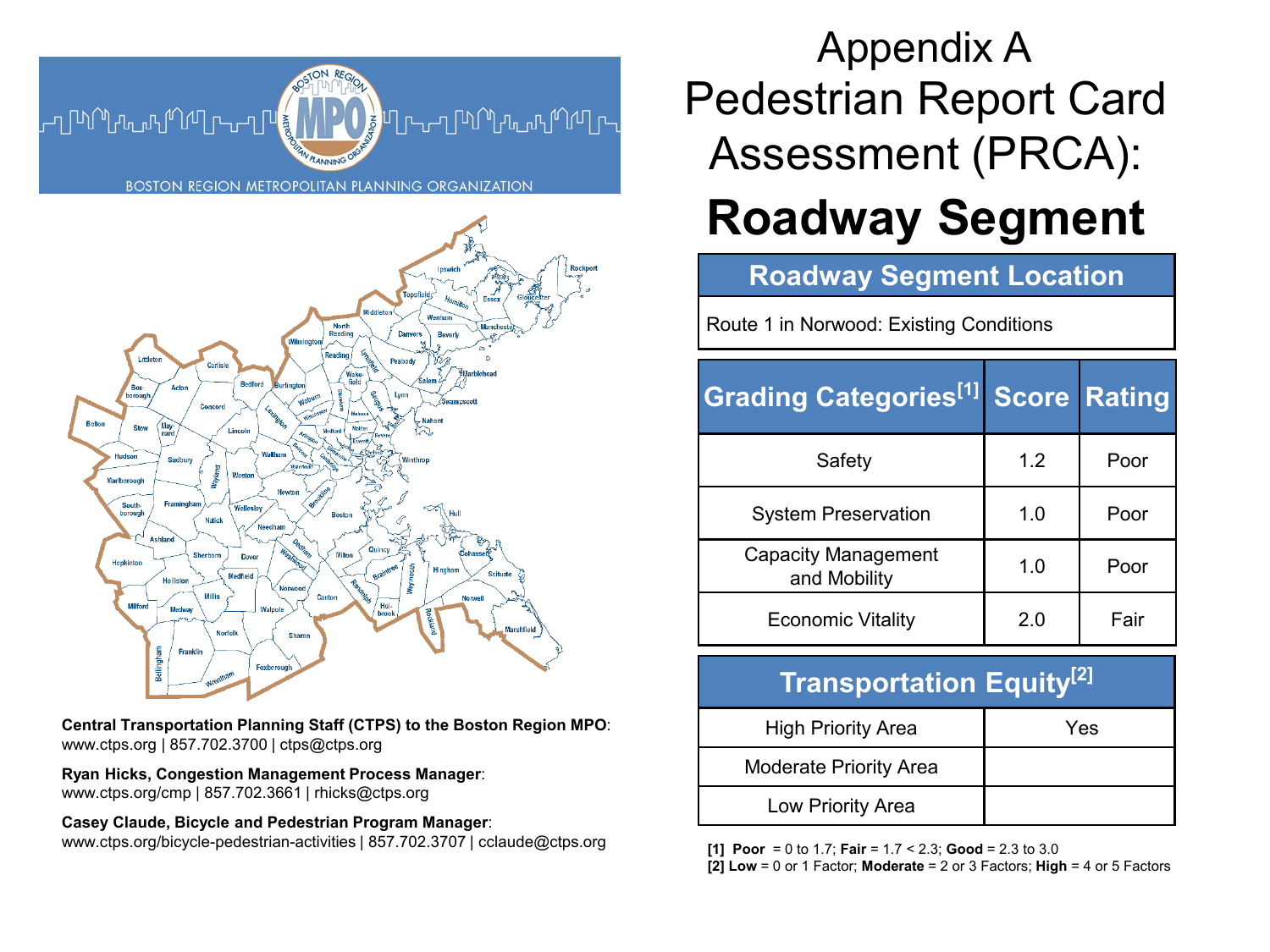# Grading Categories: Scoring Breakdown **Roadway Segment**

| <b>Capacity Management and Mobility</b>                                                                                                              |            |                              |        |  |
|------------------------------------------------------------------------------------------------------------------------------------------------------|------------|------------------------------|--------|--|
| Performance Measure <sup>[1]</sup>                                                                                                                   | Percentage | <b>Score</b><br>(out of 3.0) | Rating |  |
| <b>Sidewalk Presence</b>                                                                                                                             | 50%        |                              | Poor   |  |
| <b>Crosswalk Presence</b>                                                                                                                            | 33%        |                              | Poor   |  |
| Walkway Width                                                                                                                                        | 17%        | 1                            | Poor   |  |
| <b>GRADING CATEGORY TOTAL<sup>[2]</sup></b><br>(Sidewalk Presence Score * 0.5) + (Crosswalk Presence<br>Score * 0.33) + (Walkway Width Score * 0.17) | 100%       | 1.0                          | Poor   |  |

## **Economic Vitality**

| Performance Measure <sup>[1]</sup>                                                                                                 | Percentage | <b>Score</b><br>(out of $3.0$ ) | Rating |
|------------------------------------------------------------------------------------------------------------------------------------|------------|---------------------------------|--------|
| <b>Pedestrian Volumes</b>                                                                                                          | 50%        | 2                               | Fair   |
| Adjacent Bicycle<br>Accommodations                                                                                                 | 50%        | 2                               | Fair   |
| <b>GRADING CATEGORY TOTAL<sup>[2]</sup></b><br>(Pedestrian Volumes Score * 0.5) + (Adjacent<br>Bicycle Accommodations Score * 0.5) | 100%       | 2.0                             | Fair   |

**[1] Poor** = 1.0; **Fair** = 2.0; **Good** = 3.0

**[2] Poor** = 0 to 1.7; **Fair** = 1.7 < 2.3; **Good** = 2.3 to 3.0

**[3]** Use these factors to determine Transportation Equity priority level (front)

| <b>Safety</b>                                                                                                                                                     |            |                              |        |
|-------------------------------------------------------------------------------------------------------------------------------------------------------------------|------------|------------------------------|--------|
| Performance Measure <sup>[1]</sup>                                                                                                                                | Percentage | <b>Score</b><br>(out of 3.0) | Rating |
| <b>Pedestrian Crashes</b>                                                                                                                                         | 60%        |                              | Poor   |
| Pedestrian-Vehicle Buffer                                                                                                                                         | 20%        | 2                            | Fair   |
| <b>Vehicle Travel Speed</b>                                                                                                                                       | 20%        | 1                            | Poor   |
| <b>GRADING CATEGORY TOTAL<sup>[2]</sup></b><br>(Pedestrian Crashes Score * 0.6) + (Pedestrian-Vehicle<br>Buffer Score * 0.2) + (Vehicle Travel Speed Score * 0.2) | 100%       | 1.2                          | Poor   |

## **System Preservation**

| Performance Measure <sup>[1]</sup> | $\left $ Percentage $\right $ Score | Rating |
|------------------------------------|-------------------------------------|--------|
| <b>Sidewalk Condition</b>          | 100%                                | Poor   |

## **Transportation Equity Factors[3]**

| <b>Area Condition</b>                           | Yes/No |
|-------------------------------------------------|--------|
| Low-income Population $\geq$ 32.32%             | No     |
| Minority Population $\geq 28.19\%$              | Yes    |
| More than 6.69% of Population > 75 Years of Age | Yes    |
| More than 16.15% of Households w/o Vehicle      | Yes    |
| Within 1/4 Mile of School/College               | Yes    |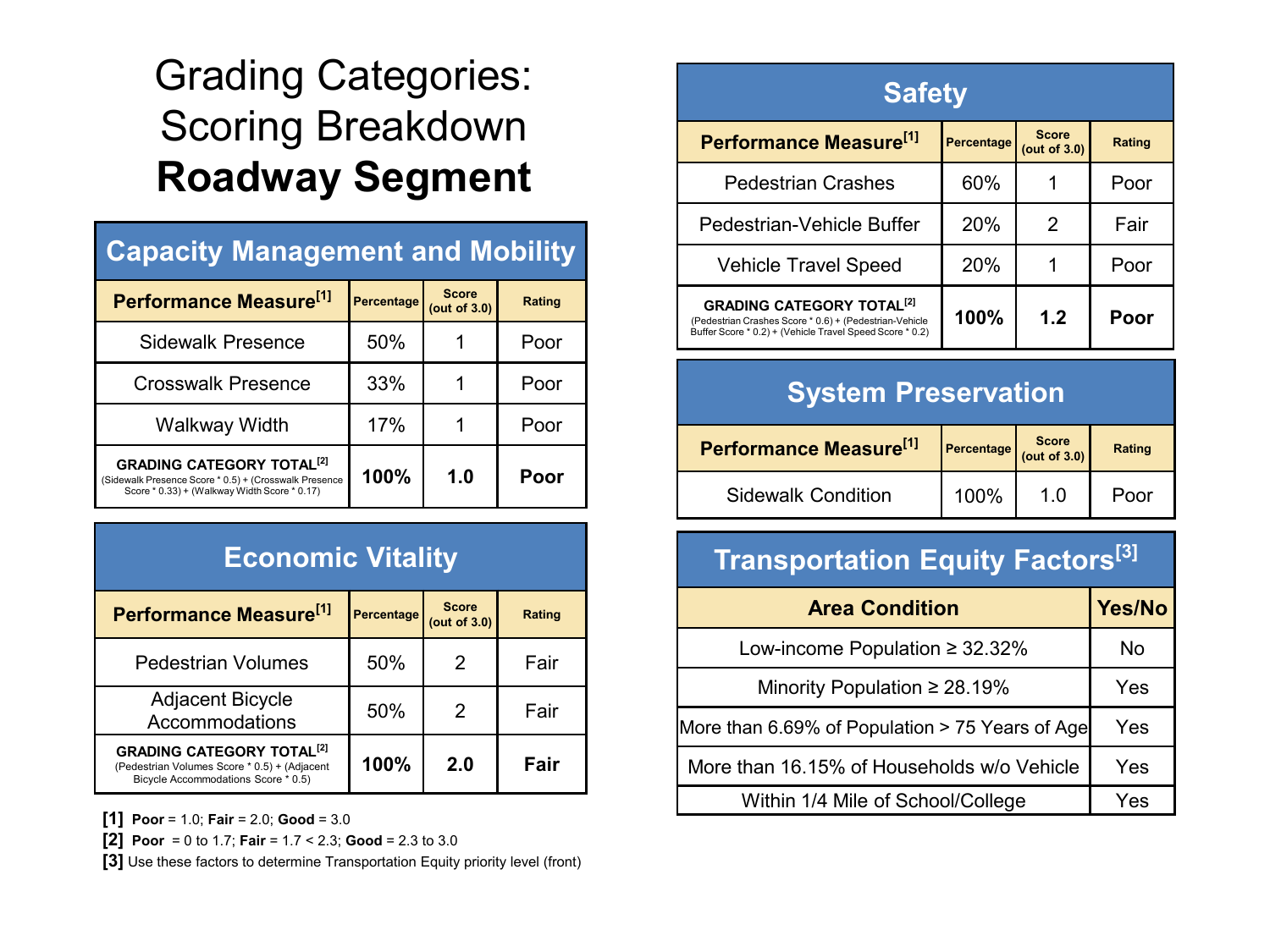# **Roadway Segment Notes**

**Detailed Performance Measure Information**

| <b>Grading</b><br><b>Category</b>             | <b>Performance</b><br><b>Measure</b>      | <b>Features of Analyzed Locations</b>                                                  |  |  |
|-----------------------------------------------|-------------------------------------------|----------------------------------------------------------------------------------------|--|--|
|                                               | <b>Sidewalk Presence</b>                  | Large gaps in sidewalk network                                                         |  |  |
| Capacity<br><b>Management</b><br>and Mobility | <b>Crosswalk Presence</b>                 | Roadway with fewer than seven crosswalk per mile                                       |  |  |
|                                               | Walkway Width                             | Roadway segment with less than half of the sidewalks measuring at least five feet wide |  |  |
| <b>Economic</b>                               | <b>Pedestrian Volumes</b>                 | Roadway segment traversed by five to 60 pedestrians per hour                           |  |  |
| <b>Vitality</b>                               | <b>Adjacent Bicycle</b><br>Accommodations | Roadway segments without space for bicycle travel                                      |  |  |
|                                               | <b>Pedestrian Crashes</b>                 | Roadway segment with two pedestrian crashes                                            |  |  |
| <b>Safety</b>                                 | Pedestrian-Vehicle<br><b>Buffer</b>       | Roadway segments with a 5- to 10-foot buffer                                           |  |  |
|                                               | <b>Vehicle Travel Speed</b>               | Roadway segments where average vehicle travel speed is 35 miles per hour or more       |  |  |
| <b>System</b><br><b>Preservation</b>          | <b>Sidewalk Condition</b>                 | Roadway segments with less than half of sidewalks in good condition                    |  |  |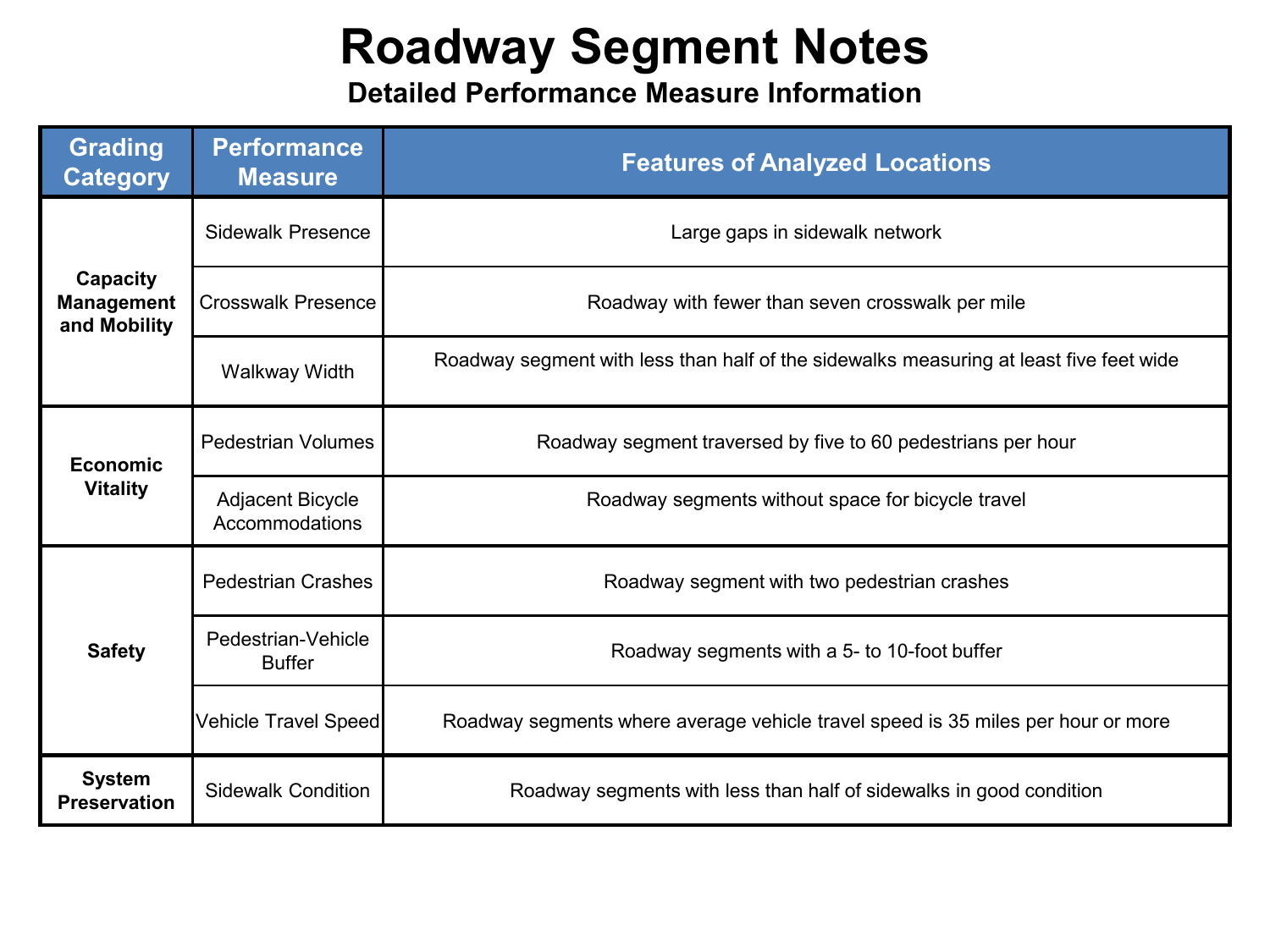



**Central Transportation Planning Staff (CTPS) to the Boston Region MPO**: www.ctps.org | 857.702.3700 | ctps@ctps.org

**Casey Claude, Bicycle and Pedestrian Program Manager**:

www.ctps.org/bicycle-pedestrian-activities | 857.702.3707 | cclaude@ctps.org

# **Bicycle Report Card** Appendix A

### **Roadway Segment Location**

Route 1 in Norwood: Existing Conditions

| <b>Grading Categories Score Grade</b>      |    |   |
|--------------------------------------------|----|---|
| Safety                                     | 38 | F |
| <b>System Preservation</b>                 |    | F |
| <b>Capacity Management</b><br>and Mobility | 17 | F |
| <b>Economic Vitality</b>                   | 50 |   |

### **Transportation Equity**

| <b>High Priority Area</b>     | Yes |
|-------------------------------|-----|
| <b>Moderate Priority Area</b> |     |
| Low Priority Area             |     |

#### **Grading**

| $A: 90-100$ Excellent |                                    |
|-----------------------|------------------------------------|
|                       | <b>B</b> : 80–89 Satisfactory      |
| $C: 70-79$            | Acceptable                         |
| $D: 60 - 69$          | Needs Improvement                  |
| $F: 59-0$             | Not recommended for bicycle travel |

#### **Transportation Equity Priority**

**High**: Four (4) or Five (5) Factors **Moderate**: Two (2) or Three (3) Factors **Low**: Zero (0) or One (1) Factor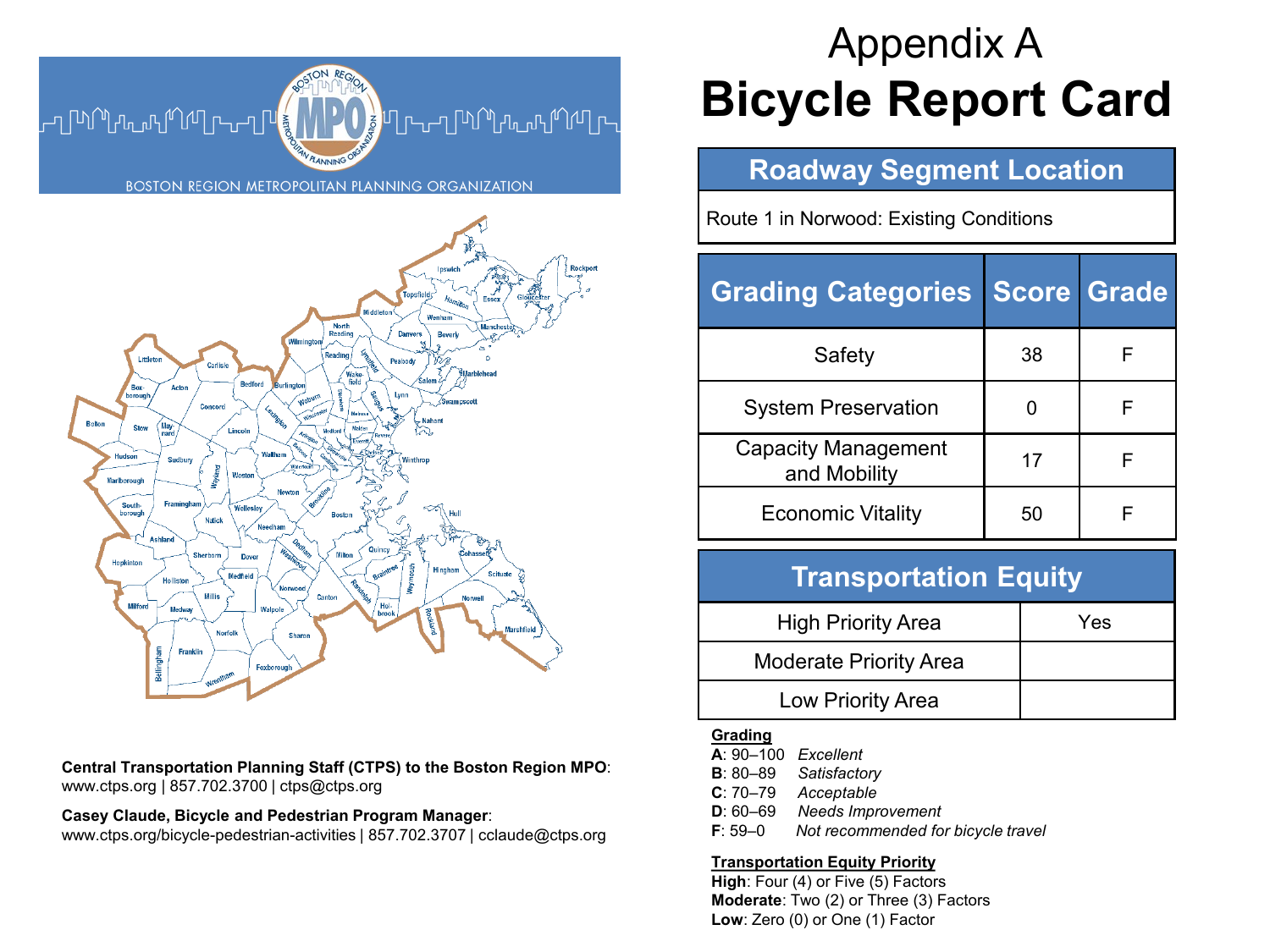# **Grading Categories: Scoring Breakdown**

## **Capacity Management and Mobility**

| <b>Performance Measure</b>       | <b>Percentage</b> | <b>Points</b> | Grade |
|----------------------------------|-------------------|---------------|-------|
| <b>Bicycle Facility Presence</b> | 50%               |               |       |
| <b>Proximity to Bike Network</b> | 33%               |               | F     |
| <b>Proximity to Transit</b>      | 17%               | 100           | Α     |
| Total                            | 100%              | 17            | F     |

| <b>Economic Vitality</b>   |                   |               |       |
|----------------------------|-------------------|---------------|-------|
| <b>Performance Measure</b> | <b>Percentage</b> | <b>Points</b> | Grade |
| <b>Bike Rack Presence</b>  | 50%               |               | F     |
| Land Use                   | 50%               | 100           | A     |
| Total                      | 100%              | 50            | F     |

#### **Grading**

**A**: 90–100 *Excellent*

**B**: 80–89 *Satisfactory*

**C**: 70–79 *Acceptable*

**D**: 60–69 *Needs Improvement*

**F**: 59–0 *Not recommended for bicycle travel*

#### **Transportation Equity Priority**

**High**: Four (4) or Five (5) Factors **Moderate**: Two (2) or Three (3) Factors **Low**: Zero (0) or One (1) Factor

### **Safety**

| <b>Performance Measure</b>       | <b>Percentage</b> | <b>Points</b> | Grade |
|----------------------------------|-------------------|---------------|-------|
| <b>Bicycle Facility Presence</b> | 33%               |               | F     |
| Absence of Bicycle Crashes       | 33%               | 40            | F     |
| <b>Bicyclist Operating Space</b> | 17%               | 70            | C     |
| <b>Number of Travel Lanes</b>    | 17%               | 75            | C     |
| Total                            | 100%              | 38            | F     |

## **System Preservation**

| <b>Performance Measure</b>         | <b>Percentage</b> | <b>Points</b> | Grade |
|------------------------------------|-------------------|---------------|-------|
| <b>Bicycle Facility Continuity</b> | 50%               |               |       |
| <b>Bicycle Facility Condition</b>  | 50%               |               |       |
| Total                              | 100%              |               |       |

## **Transportation Equity Priority**

| <b>Area Condition</b>               | <b>Yes/No</b> |
|-------------------------------------|---------------|
| Low-income Population =/> 32.32%    | No            |
| Minority Population =/> 28.19%      | Yes           |
| 18.2%+ of Population < 16 Years Old | Yes           |
| 16.15%+ of Households w/o Vehicle   | Yes           |
| Within 1/4 Mile of School/College   | Yes           |